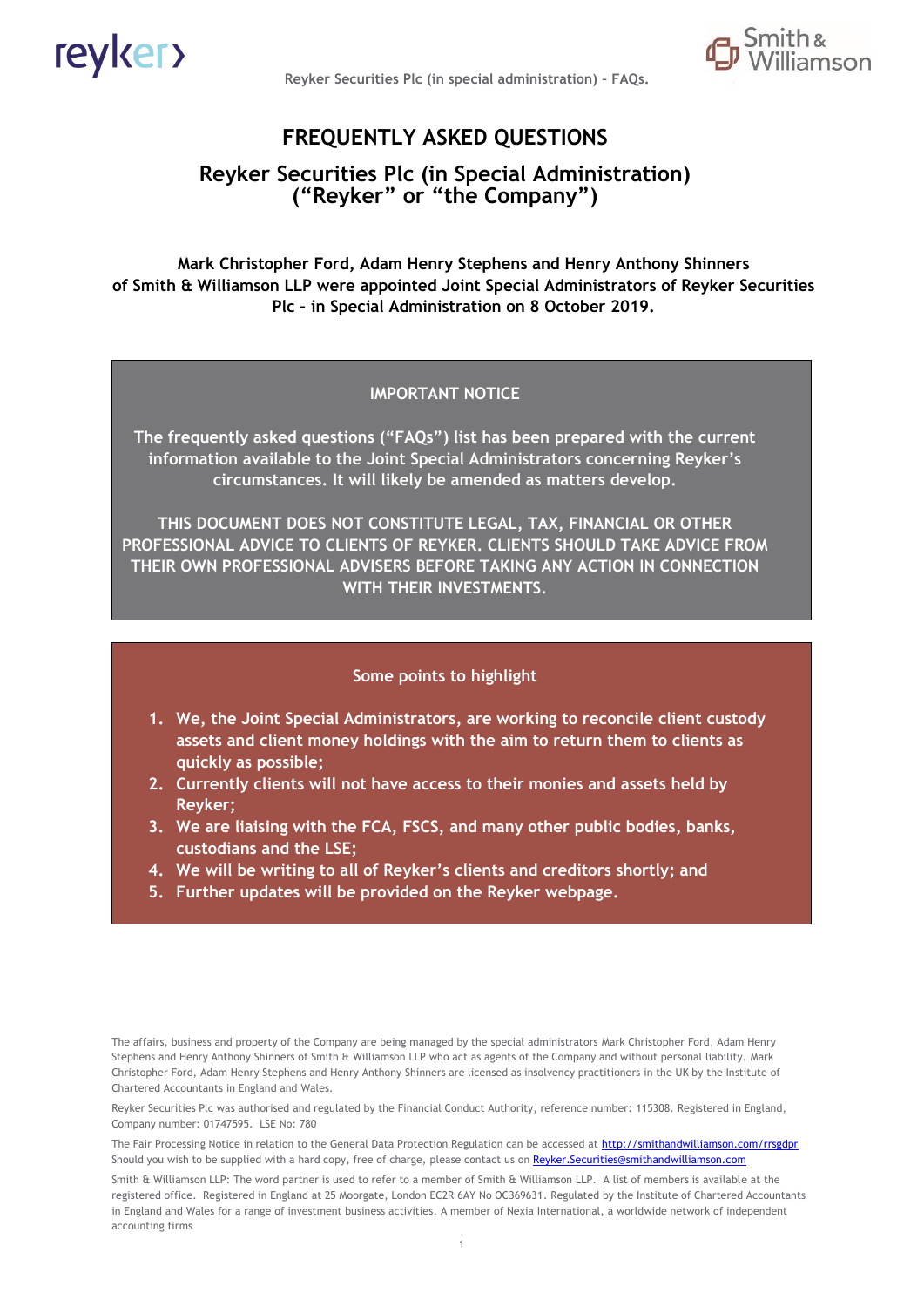



#### **CONTENTS**

#### **SPECIAL ADMINISTRATION**

- **Q. What is a Special Administration?**
- **Q. What is the difference between Client Monies and Custody Assets?**
- **Q. Who is regulating the current activities being performed by the JSAs?**
- **Q. Which business does the Special Administration cover?**
- **Q. What did Reyker do?**
- **Q. Why has Reyker Securities Plc entered special administration?**
- **Q. As a Client of the Company what does this mean for me?**
- **Q. What are the next steps for Reyker Securities Plc**
- **Q. Are you in contact with the FCA?**
- **Q. Are you in contact with Reyker's management?**
- **Q. Will I be able to access the Reyker online portal to see my investment?**
- **Q. Did the Company segregate client monies and custody assets in line with the**
- **Financial Conduct Authority's Client Assets Sourcebook ("CASS") regulations? Q. Am I client of Reyker?**
- **Q. Does Reyker have a Client Monies and/or Custody Assets deficit?**
- **Q. Are my investments protected by the FSCS and what is the procedure to get my money back?**
- **Q. Do I need to make a claim?**
- **Q. Can I sell investments held by Reyker for me to someone else?**

#### **INFORMATION ABOUT STATUS OF ACCOUNTS**

- **Q. Will I be able to start transactions /trading again? If so, when?**
- **Q. When will I hear from the JSAs?**
- **Q. I would like to close my account now and have the funds and custody assets returned to me - can you action this?**
- **Q. If I find another broker, can my investments and assets be transferred?**
- **Q. I recently paid money to Reyker relating to my SIPP or ISA What will happen to that money?**
- **Q. What happens if I want to sell some of my investments?**
- **Q. Will dividends / returns on investments continue to be added to my account during the Special Administration?**
- **Q. What is the position in relation to any unsettled trades?**
- **Q. Will the JSAs facilitate corporate actions in relation to custody assets held on my behalf?**
- **Q. Can I speak to the person in charge?**
- **Q. What is the current value of my Custody Assets?**

#### **RETURNING CUSTODY ASSETS AND CLIENT MONIES**

- **Q. My cash and assets were held in segregated accounts, why can't they just be returned?**
- **Q. What does pro-rata mean in regards to distributions?**
- **Q. Do I have a claim into the client money pool?**
- **Q. Will I get a statement of amounts due to/from me?**
- **Q. How can I claim for the return of my Client Monies and/or Custody Assets?**
- **Q. What are Statements of Claim?**
- **Q. How will the Joint Special Administrators deal with assets held in a SIPP?**
- **Q. How will the JSAs deal with assets held in an ISA?**
- **Q. Will I receive back all of my Client Monies or Custody Assets?**

#### **CLAIMING FOR COMPENSATION FROM THE FSCS**

#### **CLAIMS MANAGEMENT COMPANIES**

#### **SCAMS**

#### **SPECIFIC QUERIES IF YOU ARE A SUPPLIER OF REYKER**

**CONTACT DETAILS**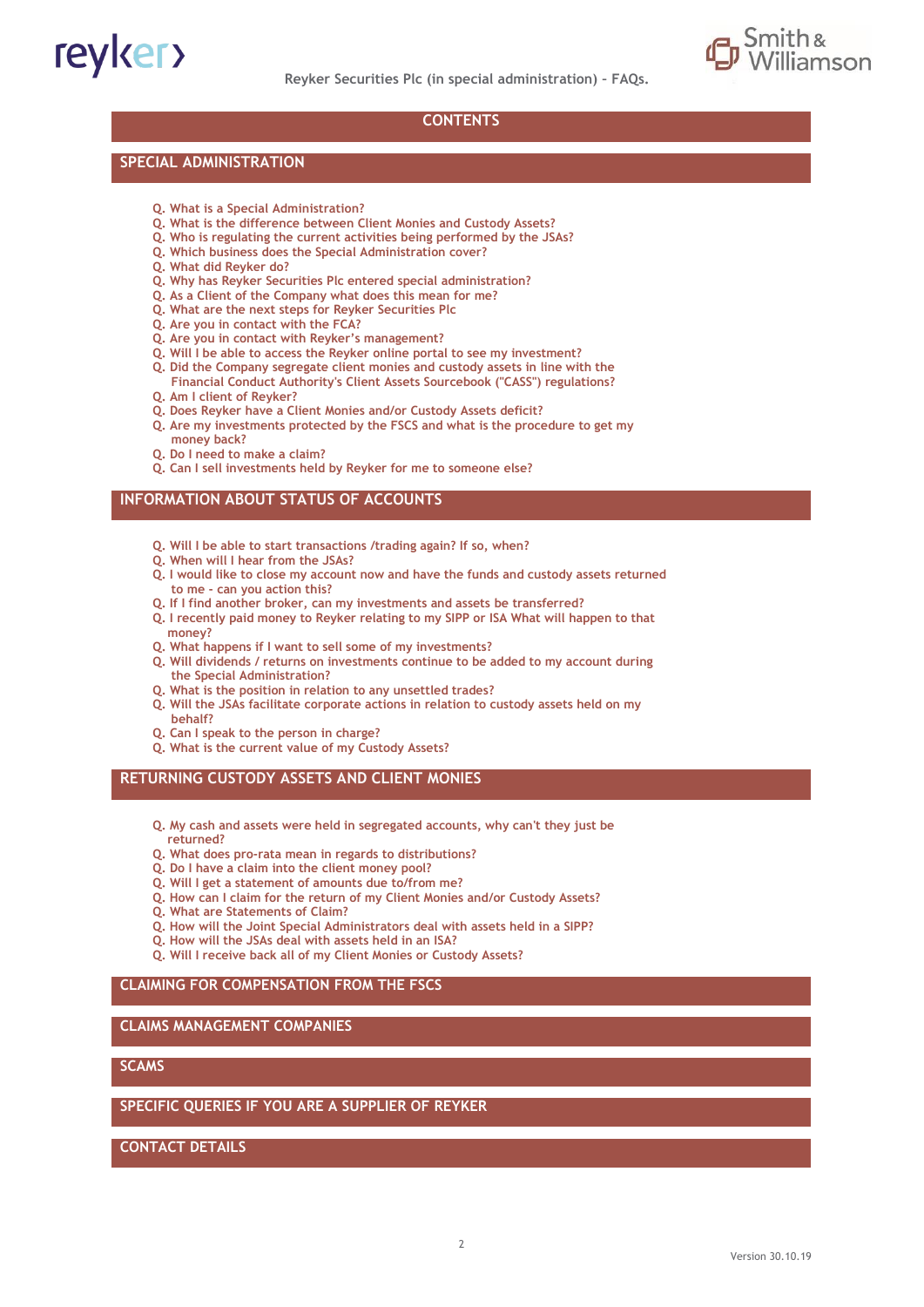



#### **1. SPECIAL ADMINISTRATION**

# **Q. What is a Special Administration?**

A. The Investment Bank Special Administration Regulations 2011 (subsequently amended by The Investment Bank (Amendment of Definition) and Special Administration (Amendment) Regulations 2017, "Special Administration Regulations") were introduced in an attempt to improve the process where an investment bank fails. An investment bank for these purposes is a firm which holds [Client Monies](#page-20-0) and [Custody Assets](#page-20-1) (together referred to as Client Assets in this document) and holds certain permissions from the [FCA.](#page-20-2) Reyker is covered by the Special Administration Regulations.

In some respects a **Special Administration** is very similar to an ordinary administration, for example it is subject to the supervision of the English High Court in London. However, some of the differences are set out below:

The Joint Special Administrators ('the [JSAs](#page-20-4)') have to pursue three objectives (although the order in which they appear is not important):

- To ensure the return of *Client Assets* as soon as is reasonably practicable;
- To engage with market bodies and regulators both here and abroad in a timely fashion; and
- To rescue the investment bank as a going concern or to wind it up in the best interests of the creditors.

There are a number of complex requirements in a special administration. For instance, any Client Monies held by Reyker at the date of the Special Administration forms a single Client Monies Pool or [CMP](#page-20-6) in accordance with the FCA's client money rules. The JSAs following their appointment start work to quantify and crystalise the Client Monies held in the CMP and then take steps to establish the claims that [Clients](#page-20-7) have against the CMP to enable the distribution of the funds in the CMP to Clients.

As a result of the Company entering Special Administration, a primary pooling event of Client Monies occurred. The JSAs are working to reconcile and resolve Clients' entitlements.

By law, the costs and expenses returning Client Assets are to be paid out of relevant Client Assets. Other costs and expenses are paid out of the Company's own/firm assets. If Clients suffer a shortfall as a consequence of these costs and expenses it is likely they will have a claim against the Financial Services Compensation Scheme ("FSCS") in this respect, and accordingly the JSAs will be liaising with the FSCS. Please note that there are eligibility criteria for an FSCS claim. Further details can be found at the FSCS website [www.fscs.org.uk/your](http://www.fscs.org.uk/your-claim/eligibility-rules/)[claim/eligibility-rules/](http://www.fscs.org.uk/your-claim/eligibility-rules/)

**Overall it is worth reiterating, that a key part of the JSAs work, in simple terms, is getting all of Reyker's Clients' monies and custody assets either returned to Clients or moved to a new provider as soon as possible.**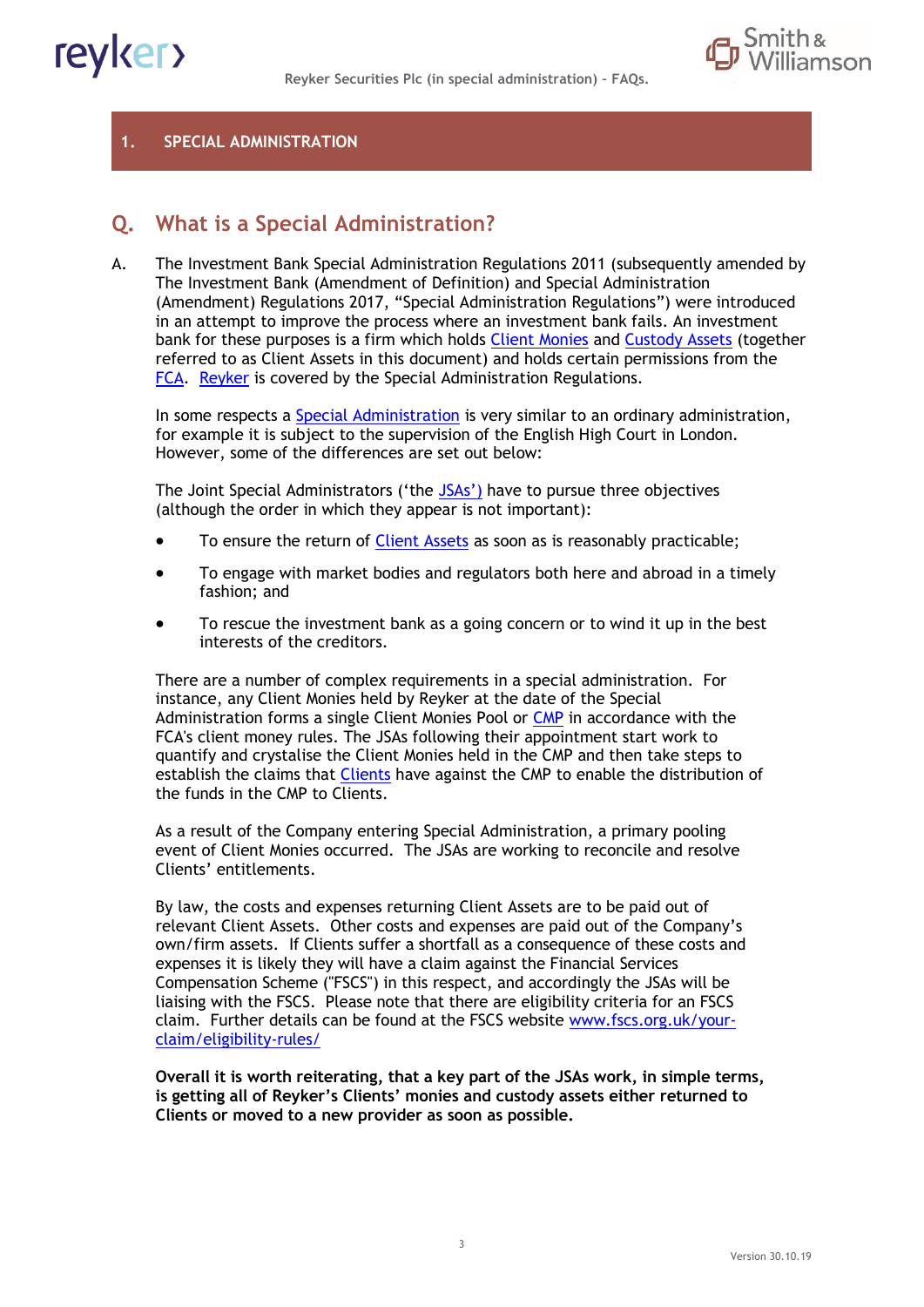

**Reyker Securities Plc (in special administration) – FAQs.**



# **Q. What is the difference between Client Monies and Custody Assets?**

A. [Client Monies](#page-20-0) is the cash held for [Clients](#page-20-7) by Reyker.

[Custody Assets](#page-20-1) are the individual stocks and shares and other investments that form the rest of a Client's holding with Reyker.

They are often collectively called [Client Assets.](#page-20-5)

# **Q. Who is regulating the current activities being performed by the JSAs?**

A. The [JSAs](#page-20-4) are performing their duties in line with the Special Administration Regulations (and associated rules) and the  $FCA's$  rules. As part of this, the JSAs are and will be in regular communication with the FCA and FSCS on the progress and strategy of the [Special Administration.](#page-20-3) They will also liaise with the LSE.

It should be noted that Reyker remains authorised by the FCA.

The JSAs are regulated by the Institute of Chartered Accountants in England and Wales, and the Special Administration is subject to the oversight of the Court.

# **Q. Which business does the Special Administration cover?**

A. Reyker Securities Plc has been placed into [Special Administration.](#page-20-3)

No other Reyker related companies have been placed into Special Administration or any other insolvency process. Clients and/or creditors of any other business should continue to speak to their usual contact

It should be noted that the JSAs do have control over the (wholly owned subsidiary) nominee companies that hold custody assets relating to Reyker.

# **Q. What did Reyker do?**

- A. Reyker began as a retail service provider, but in recent years the core target market was providing custody related services to other financial institutions and corporate clients. Reyker principally provided the following services:
	- dealing and trade execution services, providing access for clients to global markets in equities, fixed interest funds and structured notes;
	- specialist safe custody of client assets and client money;
	- settlement services across a range of asset classes including equity, debt, funds, EIS, IHT, private equity and structured finance instruments;
	- outsourced administration services to a wide range of investment product and service providers including funds, wealth managers and brokers covering the entire administrative life cycle from application and client query handling through to client reporting;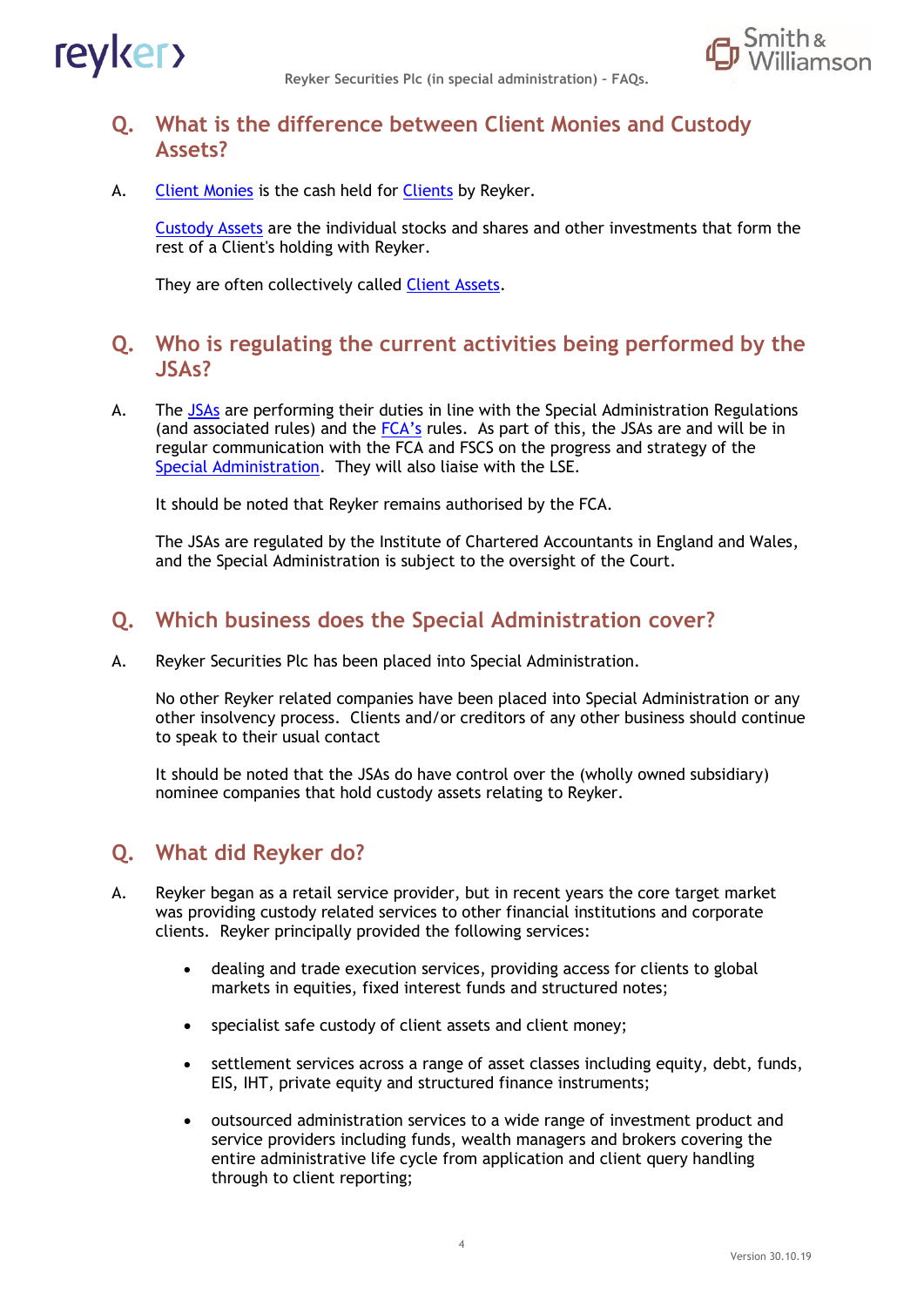

- funds management and investment advisory services on both an execution and discretionary advice basis to Self-Invested Personal Pension ("SIPP") trustees, Qualifying Recognised Overseas Pension Scheme ("QROPS") administrators, fund managers and other advisory firms and professional clients; and
- technology and connectivity solutions, risk management guidance and limited compliance and consulting services to financial institutions and businesses growing or entering the fast-changing regulated financial arena.

In addition to the institutional client base, the Company provided products and services directly to private clients and advisers, including structured investments, dealing in access to major stock exchanges and discretionary fund management.

The Company is authorised and regulated by the [FCA](#page-20-2) (registration number 115308). It is also authorised by HMRC to offer [ISAs](#page-20-8) as an ISA manager (reference Z1098) and is a member of the London Stock Exchange with LSE No. 780. Reg No. 1747595.

# **Q. Why has Reyker Securities Plc entered special administration?**

A. Over recent months the Company had been exploring an accelerated merger and acquisition process and certain shareholders were separately working to progress a sale of their shares in the Company. The latter led to a potential sale of the Company.

Until 1 October 2019 it was hoped that this sale would result in the Company being taken over by another FCA regulated firm as a going concern, but unfortunately despite every effort being made it did not prove possible to conclude that sale.

This failed sales process, related shareholder issues, other legal actions being faced by the Company and the directors and significant change in the pricing of structured products in the market, among other things, resulted in a significant impact on the Company's financial position.

For the avoidance of doubt, Reyker had been in regular contact with the FCA together with its professional advisers throughout recent months.

There were no other interested parties able to move sufficiently quickly to acquire the Company or its assets and as the Company's cashflow could not sustain the business much longer, the directors therefore provided an update to the FCA on the Company's position. Following these discussions, a Voluntary Requirement **(VREQ)** was agreed by the Company with the FCA on 4 October 2019.

The VREQ prevented the Company from undertaking its day to day business. Therefore, Reyker took immediate steps to ensure protection of clients' money and assets by placing the Company into special administration pursuant to the Investment Bank Special Administration Regulations 2011.

Please note that since entering special administration the JSAs have successfully facilitated the entire removal of the VREQ requirements.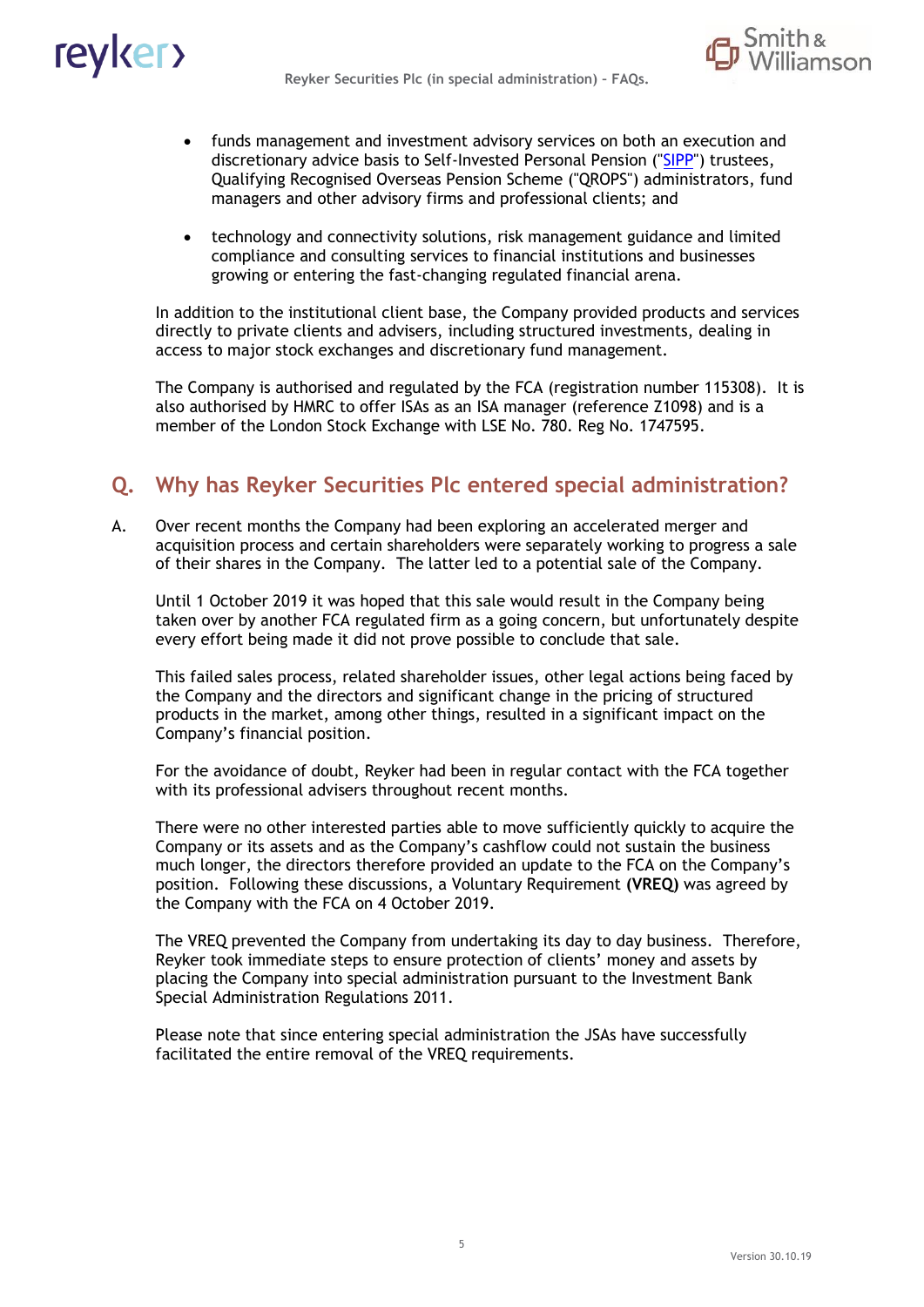



# **Q. As a Client of the Company what does this mean for me?**

A. In the short term, it means that you will not be able to trade or otherwise use your Custody Assets or Client Monies held with Reyker – they are effectively frozen.

The JSAs recognise that this is a very difficult position to be put in. One of the JSAs key objectives is to resolve this position as quickly as possible.

In the longer term a plan will be developed to return the Custody Assets and Client Monies either to Clients directly or to another provider. This FAQ document sets out further details on this.

### **Q. What are the next steps for Reyker Securities Plc**

A. The [JSAs](#page-20-4) are currently considering the options for the business going forward, including a sales process or transfer of the whole or part of the business.

At present the Company's staff have been retained by the [JSAs](#page-20-4) to support a sale / transfer, the ongoing client reconciliation, or alternatively, an orderly wind down of the business with the concurrent return of Custody Assets and Client Monies.

### **Q, Are you in contact with the FCA?**

A. Yes, we are in contact with the FCA, and the FCA has consented to us being appointed as JSAs of the Company.

#### **Q. Are you in contact with Reyker's management?**

A. Yes, we are in contact with Reyker's management. They are assisting us. Reyker's staff are also assisting us at the moment.

## **Q. Will I be able to access the Reyker online portal to see my investment?**

A. The JSAs are working to ensure continued access to the existing client portal for Clients. The portal will however, have limited functionality in the special administration given the Company's inability to trade. We are mindful that parties may currently be suffering an inability to access client holdings which may be a source of uncertainty and concern. We are doing everything we can to minimise disruption. It is intended that in due course the Reyker client portal will be used for the provision of Client statements specifically relating to the Special Administration process.

We are aware that the client portal may experience heightened traffic and we are seeking means to bolster the current systems to deal with the increased level of activity. If you therefore have been unsuccessful in attempts to access the portal please try again later, when fewer parties may be seeking to access the systems.

Information on the portal will be based on the records the Company held immediately before the Special Administration commenced. This will need to be verified by the JSAs in due course and forms part of the initial reconciliation process.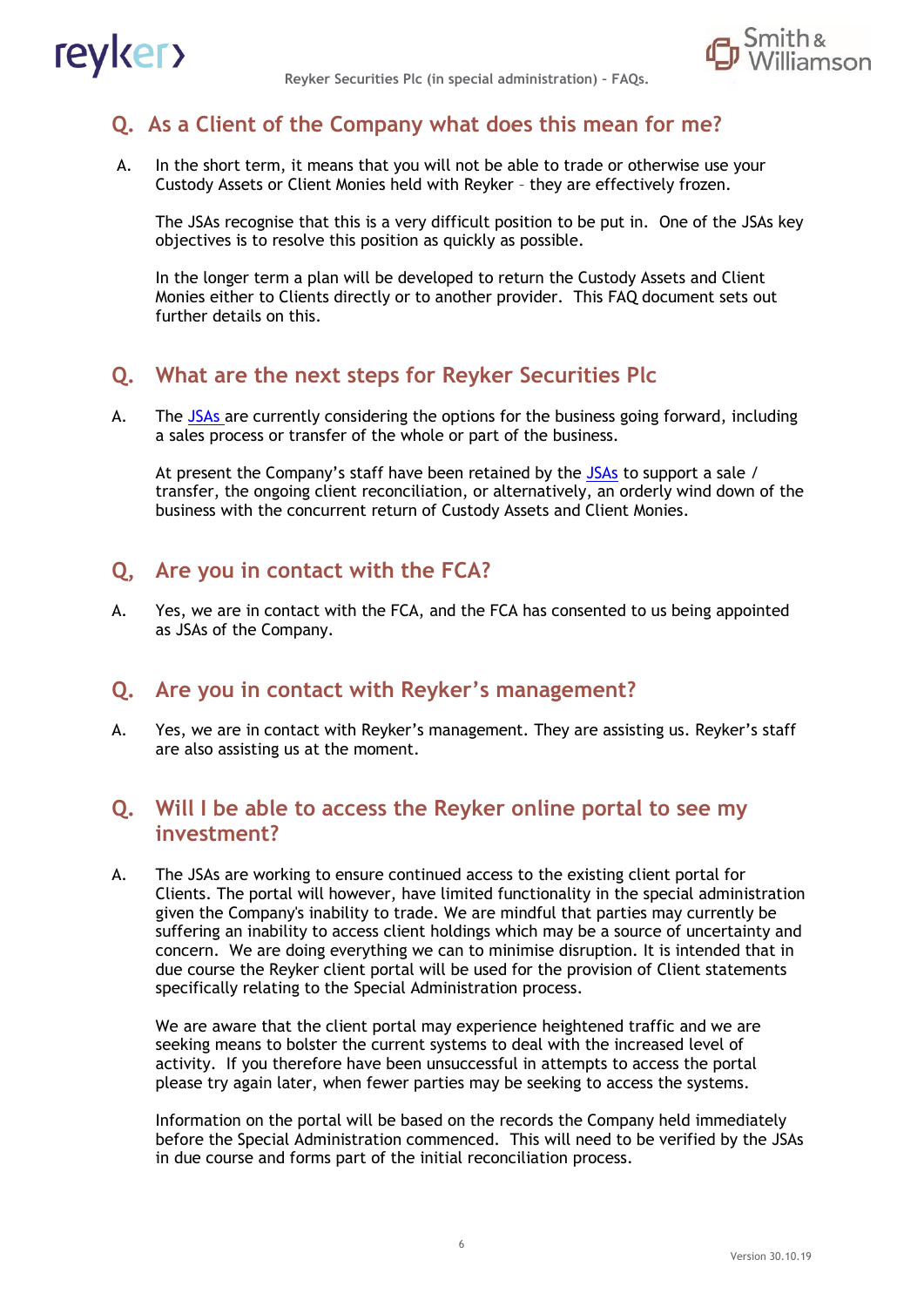

# **Q. Did the Company segregate client monies and custody assets in line with the Financial Conduct Authority's Client Assets Sourcebook ("CASS") regulations?**

A. The [JSAs](#page-20-4) continue to review the records of the Company to assess their compliance with the CASS regulations.

A further update on this will position will be provided in due course but at this stage there is nothing to suggest that they did not.

# **Q. Am I client of Reyker?**

A. Unfortunately, we cannot give a generic answer to this question, as it will depend upon the contractual terms you have with Reyker as to how your assets are held.

Reyker provided custody and dealing services to institutional and retail clients. We understand that Reyker has circa 3,500 clients with Client Monies positions, and circa 11,500 clients with Custody Asset positions.

The JSAs are reviewing the contractual positions between Reyker and all parties for whom it holds client monies and custody assets to establish the relevant contractual relationships.

The JSAs are in the process pf contacting all clients directly via post and email in the coming days. Further details will follow in due course.

### **Q. Does Reyker have a Client Monies and/or Custody Assets deficit?**

A. Based on current information and data the [JSAs](#page-20-4) do not initially believe there is a shortfall in respect of **Client Monies** or **Client Assets**.

However, we will only be in a position to confirm this upon the conclusion of the initial reconciliation of [Client Monies](#page-20-0) and [Client Assets.](#page-20-5)

## **Q. Are my investments protected by the FSCS and what is the procedure to get my money back?**

A. We have been in discussion with the FSCS prior to our appointment as Special Administrators. The FSCS is the compensation fund for private individuals and small businesses in circumstances where a firm is insolvency and the claims are eligible under the FSCS compensation scheme.

It is our understanding that the FSCS will confirm this position in due course. However, for eligible claims the FSCS will pay up to £85,000 per eligible client.

We will provide further guidance in that regard, including details of how to make a claim, as soon as possible. In the meantime, general guidance may be found on the FSCS website [www.fscs.org.uk.](http://www.fscs.org.uk./)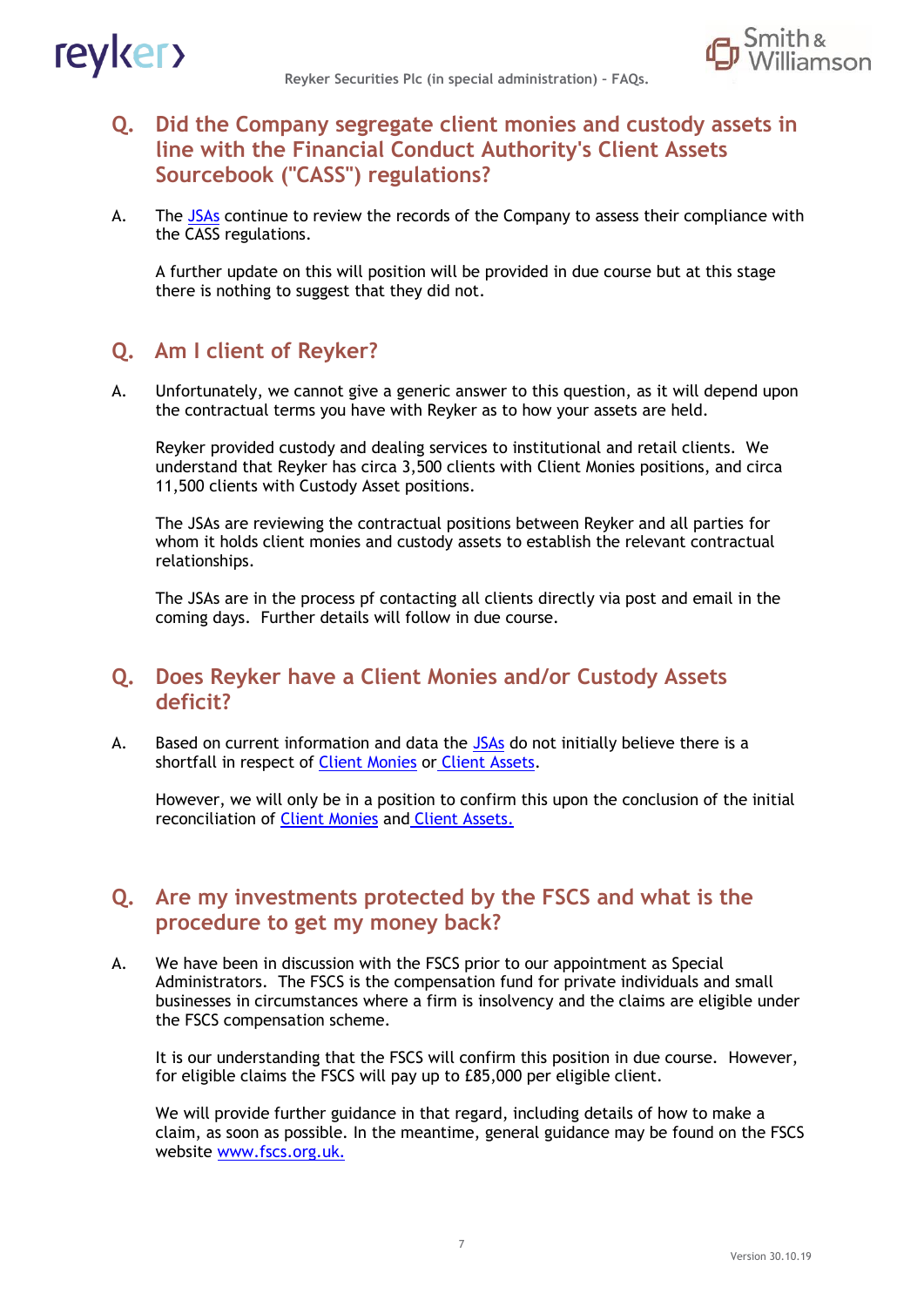



# **Q. Do I need to make a claim?**

We talk about this elsewhere in this document, (namely section 3), but to answer this question simply. Yes, in due course.

We ask that you do not take steps to notify us of claims at this time, as there will be a claims notification process following us writing to all clients and creditors. We will be in contact about this in due course.

# **Q. Can I sell investments held by Reyker for me to someone else?**

No, this will not be possible. Further details about this are given in section 3.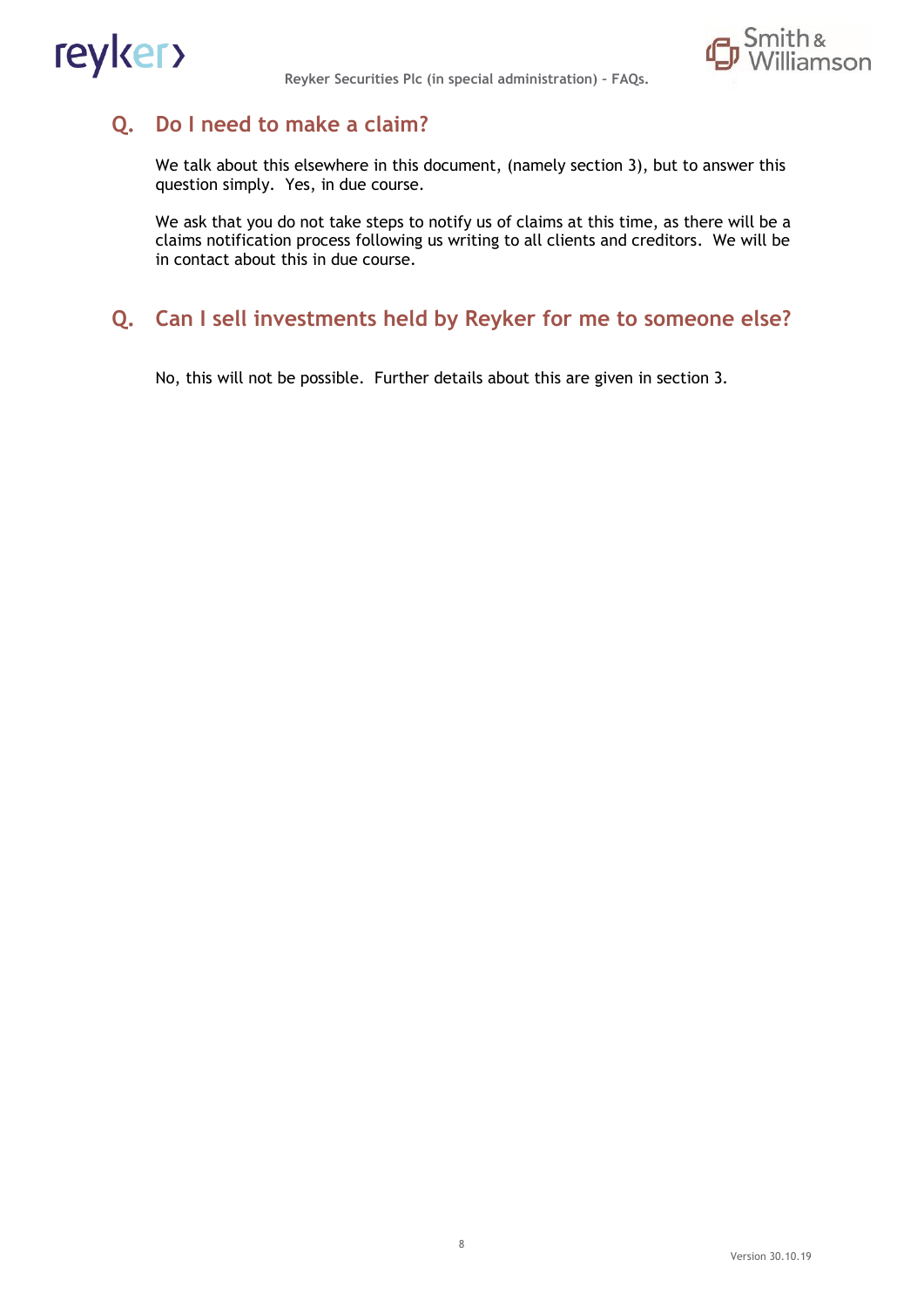

#### **2. INFORMATION ABOUT STATUS OF ACCOUNTS**

## **Q. Will I be able to start transactions /trading again? If so, when?**

A. The Company is unable to action transactions or any trades, this includes any requests made prior to the appointment of the [JSAs](#page-20-4) that remain outstanding.

Should there be a sale / transfer of all or part of the business, the Client Assets included in such a sale would transfer to the purchaser and you would then have the ability to deal with them. However, at this stage, the likelihood and timeframe of any such sale is unclear. Should there be no such sale of the business, your client money or Custody Assets will be returned to you.

### **Q. When will I hear from the JSAs?**

A. The JSAs are very mindful of Clients' and other creditors' understandable concerns about the current situation.

The JSAs are in the process of contacting all Clients directly via post and email in the coming days.

We understand that there are some 15,000 clients of Reyker. It is, regrettably, not cost effective to correspond with every client in a detailed and specific manner at present.

All creditors (as distinct from Clients) will also receive notification from the JSAs.

### **Q. I would like to close my account now and have the funds and custody assets returned to me - can you action this?**

A. The Company is unable to action requests for withdrawals from Client accounts, including requests made prior to the appointment of the [JSAs](#page-20-4) that remain outstanding.

Unless the JSAs are able to transfer the business and assets of the Company as part of a sale of all or some of the business, if you held an account that had a cash balance or held custody assets at the date of commencement of the special administration, then you will be required to follow the claims process (in due course) in order to receive a distribution in respect of assets owed to you.

Details of the claims process will be published on the website as soon as possible. Unfortunately, we are unable to provide any further details on possible timings or the amount of any distributions at this time.

The [JSAs](#page-20-4) will provide detailed information as regards the process of returning custody assets as and when we are able.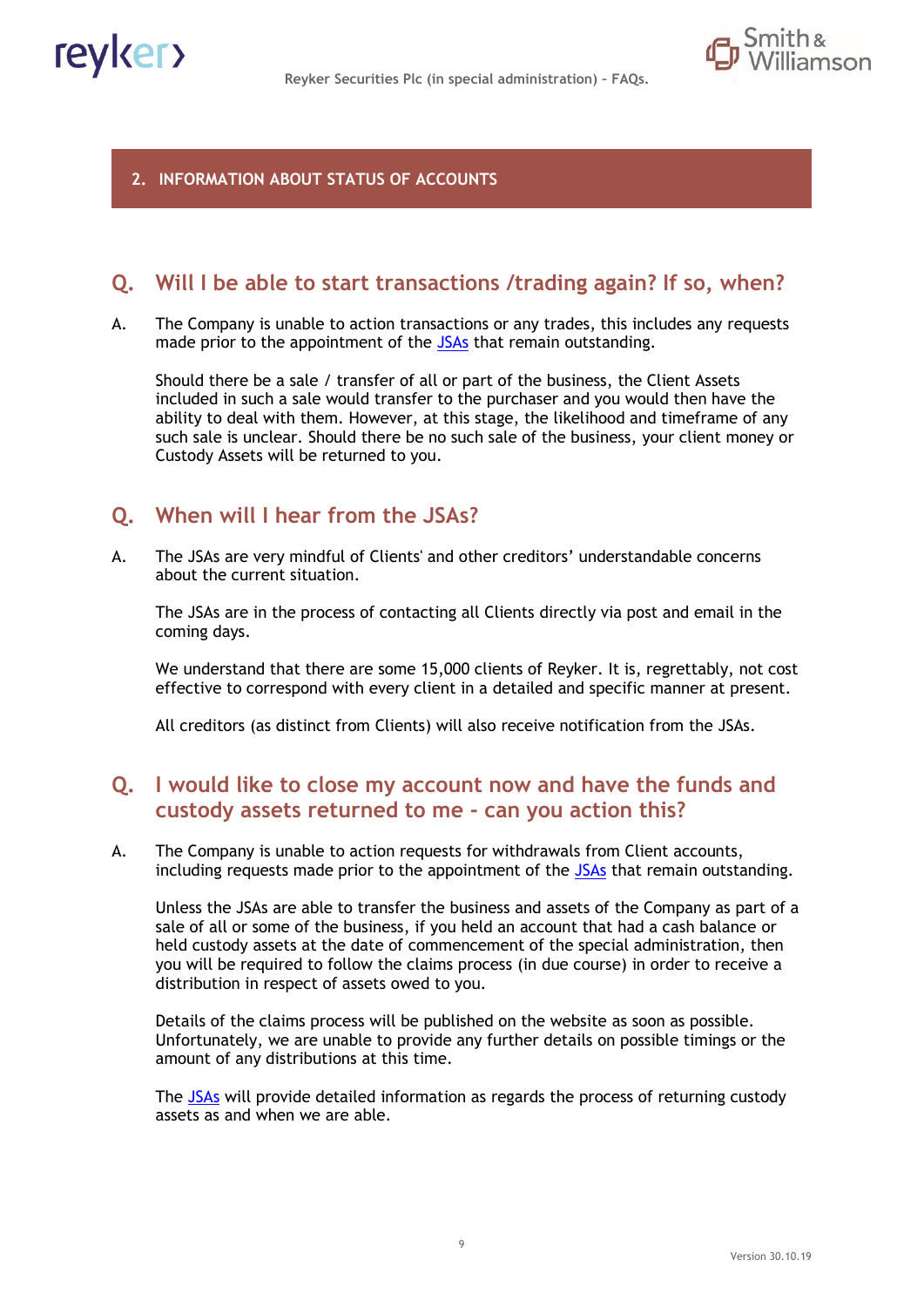

## **Q. If I find another broker, can my investments and assets be transferred?**

- A. Clients will not be able to transfer any asset and/or investment until the [JSAs](#page-20-4) have:
	- 1) Reconciled Clients' positions and holdings and had them confirmed by the Client; and
	- 2) Agreed a suitable method of distribution to all clients.

We anticipate this process will take a number of months to complete. Please be assured that we are seeking to complete this as soon as practicable.

## **Q. I recently paid money to Reyker relating to my SIPP or ISA What will happen to that money?**

A. Where the money had already been invested, the investments will be held as part of your custody assets.

Any un-invested money held by Reyker relating to your investment portfolio held prior to Reyker entering special administration will form part of the CMP.

Dividends, interest, coupons and returns on investments accruing after Reyker entered special administration (being 8 October 2019) will be held in a separate money account.

The parties entitled to such funds will be identified and such receipts will be held specifically for those clients entitled and will not form part of the CMP.

# **Q. What happens if I want to sell some of my investments?**

A. The Company is not in a position to facilitate the sale of any of your investments or assets.

Once all Client positions have been reconciled by the [JSAs](#page-20-4) and holdings have been confirmed by the clients, information will be provided to clients on how they may transfer their investment or assets to another broker or institution. Clients will then be able to liaise with their chosen broker to initiate the sale of their shares /investments.

## **Q. Will dividends / returns on investments continue to be added to my account during the Special Administration?**

A. Dividends, interest, coupons and returns on investments accruing after Reyker entered Special Administration (being 8 October 2019) will be held in a separate money account.

The parties entitled to such funds will be identified and such receipts will be held specifically for those clients entitled and will not form part of the CMP.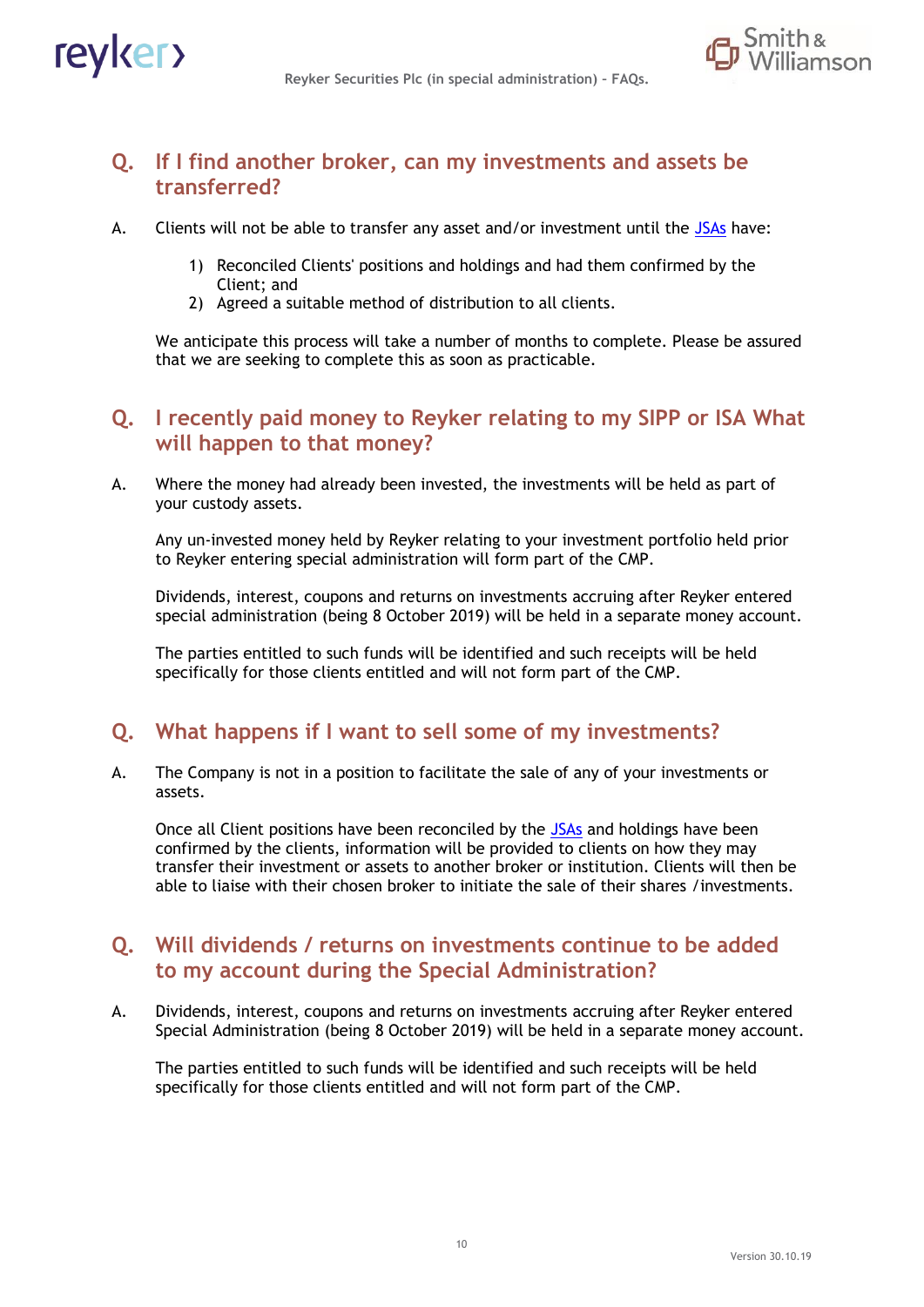

# **Q. What is the position in relation to any unsettled trades?**

This question relates to any sales or purchases of client custody assets which had been agreed prior to 8 October 2019 for and on behalf of clients of the Company but which had not settled by the time the special administrators were appointed.

On 23 October 2019, the Company was declared in default by the London Stock Exchange ("LSE"). As a result, any unsettled LSE trades will be subject to the default rules of the LSE. The special administrators have been made aware of four LSE trades and they are providing the LSE with any required information to support the LSE with the implementation of their default rules. The default rules that apply are different for trades entered on an agency basis and those on a principal basis. Where a transaction has been completed on an agency basis, the LSE are likely to contact the client directly in relation to the potential completion of the trade. Clients should note, however, that any client monies forming part of the client money pool and client custody assets held within the special administration cannot at this stage be made available by the Company to clients for these purposes.

In respect of all other unsettled trades, the special administrators are continuing to work with CREST and other stakeholders in order to reach a finalised position. Further information will be provided when that process has been completed and confirmation can be given as the status and treatment of any unsettled trades.

## **Q. Will the JSAs facilitate corporate actions in relation to custody assets held on my behalf?**

- A. As the Company has entered Special Administration, Clients are currently unable to effect corporate actions in relation to custody assets held on their behalf, such as:
	- participating in rights issues, bonus issues, open offers, tender offers, consolidations, and returns of capital.
	- exercising conversion rights and redemption rights;
	- exercising warrants; and
	- exercising shareholder rights to vote:
		- o at company general meetings;
		- o on schemes of arrangement;
		- o on takeover offers; and
		- o on de-listings, de-mergers, liquidations, and changes of name;

We are seeking to complete the transfer and return of Client Money and Custody Assets to Clients as soon as practicable. If successful, Clients will then be able to perform corporate actions described above in the usual way (it is envisaged that further details of the transfer process will be provided in the JSAs' proposals to be issued within 8 weeks of the JSAs appointment).

Should it become clear that the process to transfer or return Custody Assets is likely to become protracted, we will then consider whether and how it might be appropriate to give effect to clients' requests in relation to such corporate actions. This may involve a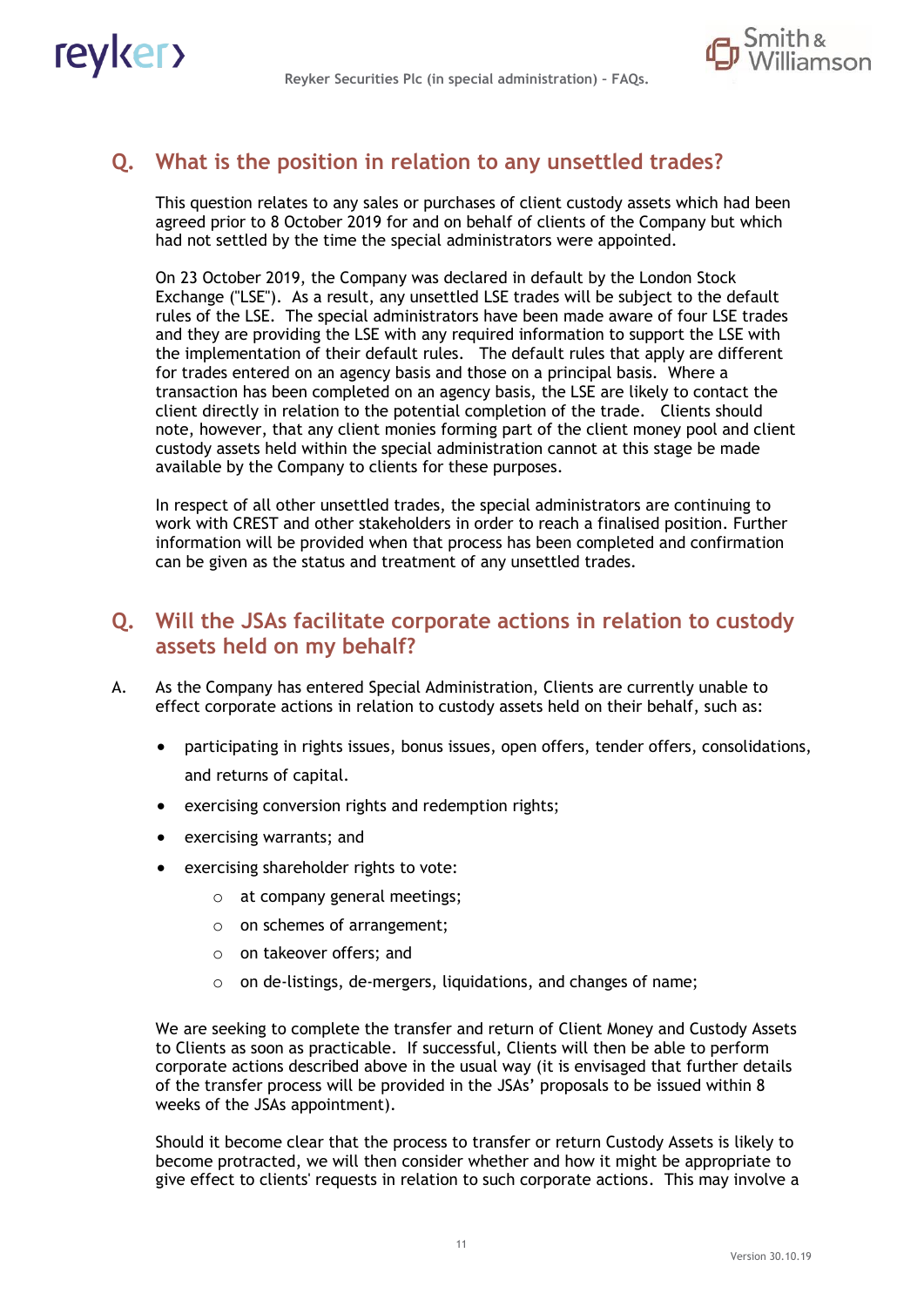



cost to the Client.

We will be seeking to develop an approach which is fair and consistent. As part of this, we will need to be satisfied that it is appropriate to comply with each request (for example, by verifying that the client making the request owns the relevant assets and is the only Client entitled to make that request, and that the relevant assets are not subject to any restrictions that would prevent us from complying with the request). This is the approach which has been adopted in other special administrations.

#### **Updated 30 October**

The JSAs continue to investigate the position as regards to implementing any corporate actions. Unfortunately, it remains the position that the Company cannot undertake any corporate actions at this time. We recognise that this must be frustrating for clients, their intermediaries, and other stakeholders.

## **Q. Can I speak to the person in charge?**

A. The JSAs are unable to answer individual client queries at this time, we recognise that this is a difficult message to hear. It should be noted that Reyker's client service team is still in place.

Regular updates will be posted on the Reyker website: [www.reyker.com/](http://www.reyker.com/)

The JSAs will provide further updates once in a position to do so and therefore request you continue to monitor the website.

Please note that due to the volume of queries being received the JSAs will only be responding via website updates at this time and not to individual email queries at this juncture. Please see at the end of this document for the correct details.

## **Q. What is the current value of my Custody Assets?**

A. Custody Assets continue to be held, and their value continues to be determined in the manner used prior to the invocation of the special administration.

As you will be aware, the value of your Custody Asset investments can go down as well as up and you may get back less than you originally invested or less than the value stated as at the date of Special Administration.

The JSAs intend to upload a recent client statement to the portal within the next two weeks.

For the avoidance of doubt, the JSAs are not held responsible for any diminution in the value of your asset holdings during the period of the special administration.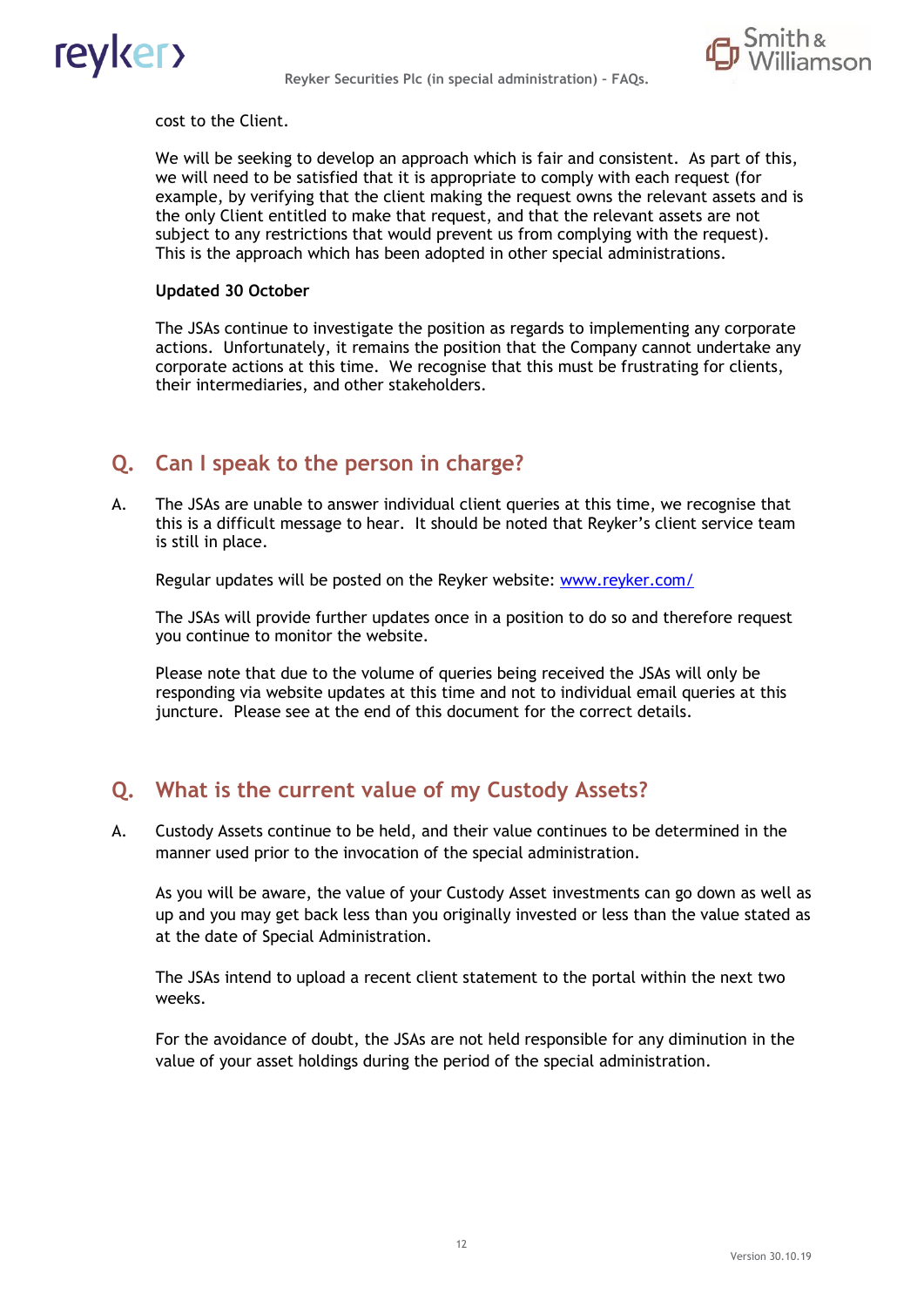



#### **3. RETURNING CUSTODY ASSETS AND CLIENT MONIES**

## **Q. My cash and assets were held in segregated accounts, why can't they just be returned?**

A. Pursuant to the SAR and the FCA's Client Asset rules, this is not permitted. In broad principles, a process has to be followed to ensure that everyone is given an opportunity to make a claim. In the case of Client Monies, generally client money accounts are pooled and any client (with a client monies claims) will be entitled to receive in a share of the [CMP](#page-20-6) on a pro-rata basis. Until the overall total of claims against the CMP are established, money cannot be returned to individual clients having a claim against the CMP.

## **Q. What does pro-rata mean in regards to distributions?**

A. Clients will be paid distributions in proportion to the value of their claims. For example, if the  $JSAs$  were to declare a distribution rate of 95 pence in the  $E$  on client monies, a client with a claim of £1,000 would receive a distribution of £950; and a client with a claim of £10,000 would receive a distribution of £9,500.

Please note that the above is not an indication of the anticipated level of distributions that clients will receive; it is simply an example to illustrate the meaning of the term "pro-rata".

#### **Q. Do I have a claim into the client money pool?**

A. All clients for whom Client Money should have been segregated will have a claim against the [CMP.](#page-20-6)

## **Q. Will I get a statement of amounts due to/from me?**

A. Yes, you will receive one in due course. This will confirm both the value of your claim and its classification (either [Client Monies](#page-20-0) or [Custody Assets\)](#page-20-5). Information will also be provided should you wish to dispute your statement.

## **Q. How can I claim for the return of my Client Monies and/or Custody Assets?**

A. The client statements to be produced and provided to clients by the  $JSAs$  is the first step in this process.

A formal claims process is being put in place, whilst work is ongoing on the initial reconciliation. We understand that there are some 15,000 underlying clients, this will take time to establish the most cost effective way of dealing with claims.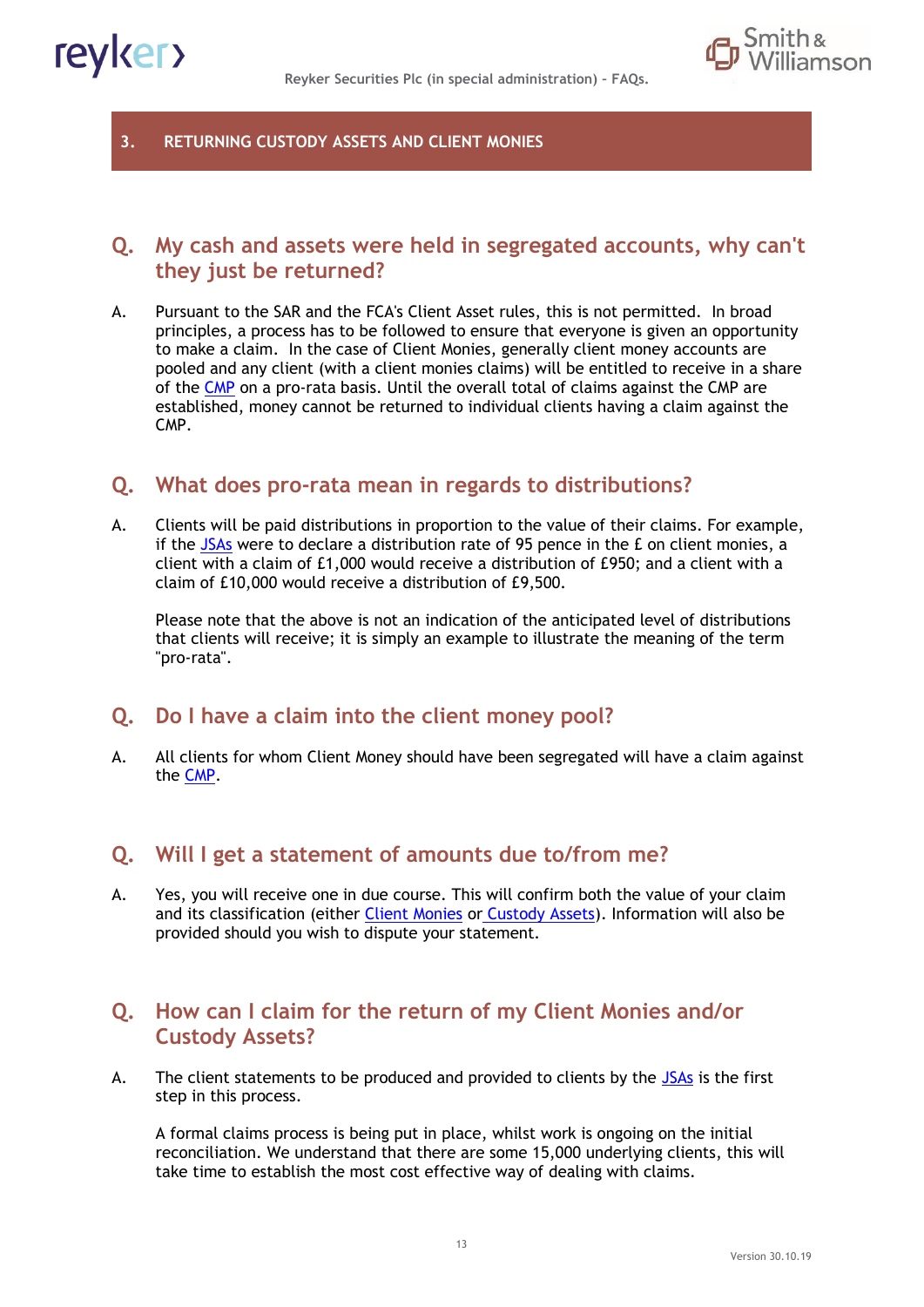



The JSAs are currently exploring the ability to set up an online Claims Portal utilising the Company's existing infrastructure, through which Clients with claims to Client Monies, Custody Assets or both will be able to agree their claims with the JSAs.

There will be updates on this process, once procedures are established.

Please note as a client, if you fill out a Proof of Debt form, or attempt to lodge a claim via email at clientservices@reyker.com then these will not be accepted as a formal claim. The JSAs are working to set up a suitable claim's submission mechanism as quickly as possible and will inform clients as soon as it is available.

# **Q. What are Statements of Claim?**

A. The JSAs initial task is to reconcile the accounts and records of Reyker to determine exactly what Client Monies and Custody Assets should be held for each separate Client.

The [JSAs](#page-20-4) will send in due course a "Statements of Claim" to all [Clients](#page-20-7) who the JSAs were aware had [Client Assets](#page-20-5) invested with Reyker and for whom they have contact details.

The Statement will set out separately the [Custody Assets](#page-20-1) and [Client Monies](#page-20-0) that the JSAs understand were, or should have been, held by Reyker for Clients at the date of the [Special Administration](#page-20-3), based on Reyker's books and records.

Where an individual has invested in Reyker via a [SIPP](#page-20-9) or through a pension scheme, the JSAs will need to send these Statements of Claim to the SIPP providers or the pension scheme trustees.

### **Q. How will the Joint Special Administrators deal with assets held in a SIPP?**

A. If you are invested via a SIPP or Pension Scheme, your SIPP provider or Pension Scheme Trustees will be contacted to agree a Statement of Claim, assist with any potential claim to the FSCS and ultimately how the return of [Custody Assets](#page-20-1) and [Client Monies](#page-20-0) should be completed.

The [JSAs](#page-20-4) will be making detailed enquiries into any such arrangements and will update clients as soon as possible.

## **Q. How will the JSAs deal with assets held in an ISA?**

A. The [JSAs](#page-20-4) will be making detailed enquiries into any such arrangements and will update Clients as soon as possible as regards the return of [Custody Assets](#page-20-1) and [Client Monies.](#page-20-0)

The [JSAs](#page-20-4) will also liaise with HMRC as regards maintaining the tax status of ISAs.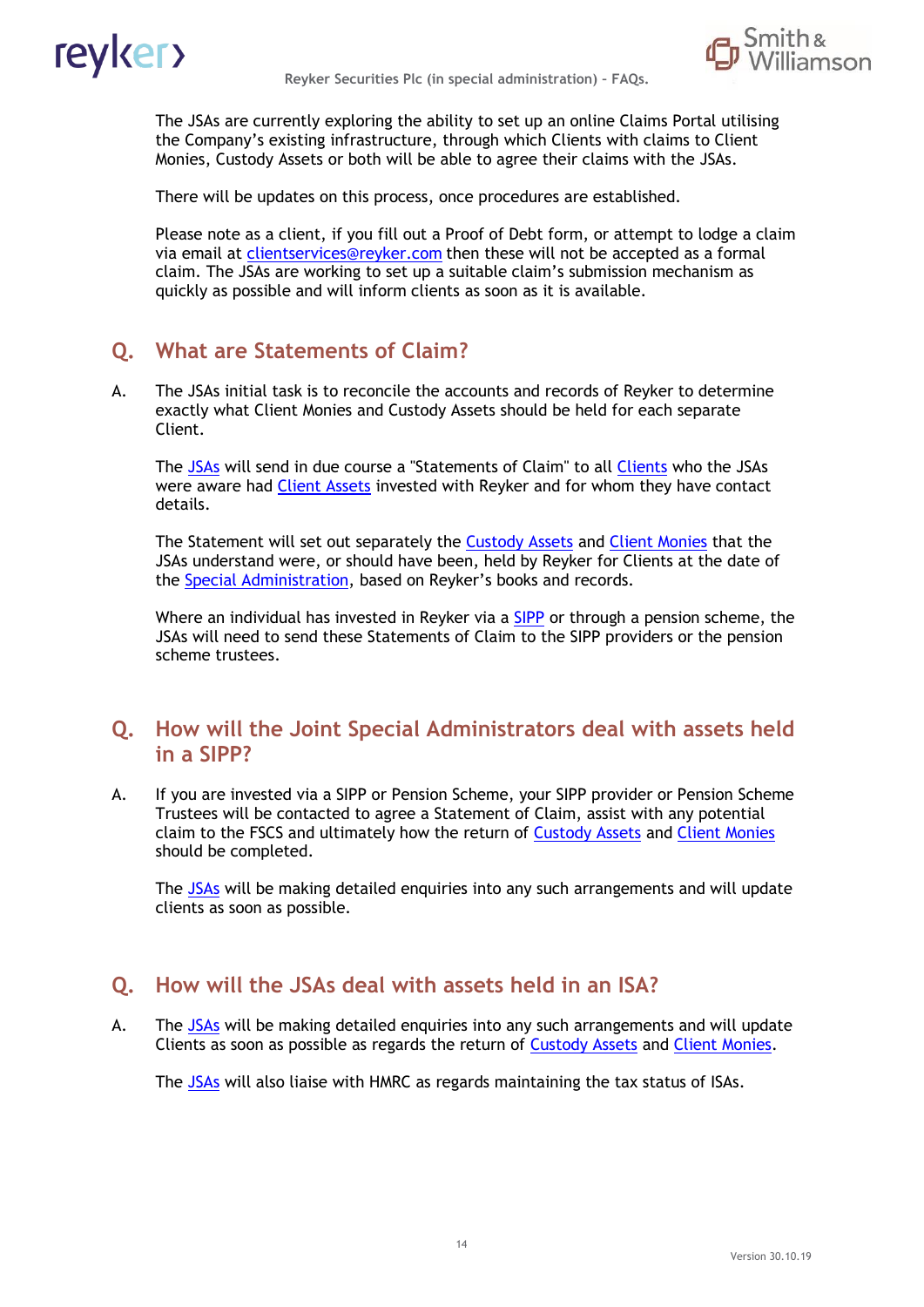

# **Q. Will I receive back all of my Client Monies or Custody Assets?**

A. It is not possible to be certain at present as to what and when Client Monies and Custody Assets will be returned. It is dependent on, amongst other things, either identifying a suitable alternative provider dealing with the practicalities of transfer (such as around know your client processes), and the extent of any shortfall in Client Assets or Monies identified, the quantum of professional fees (such as the JSA's) and the role of the FSCS.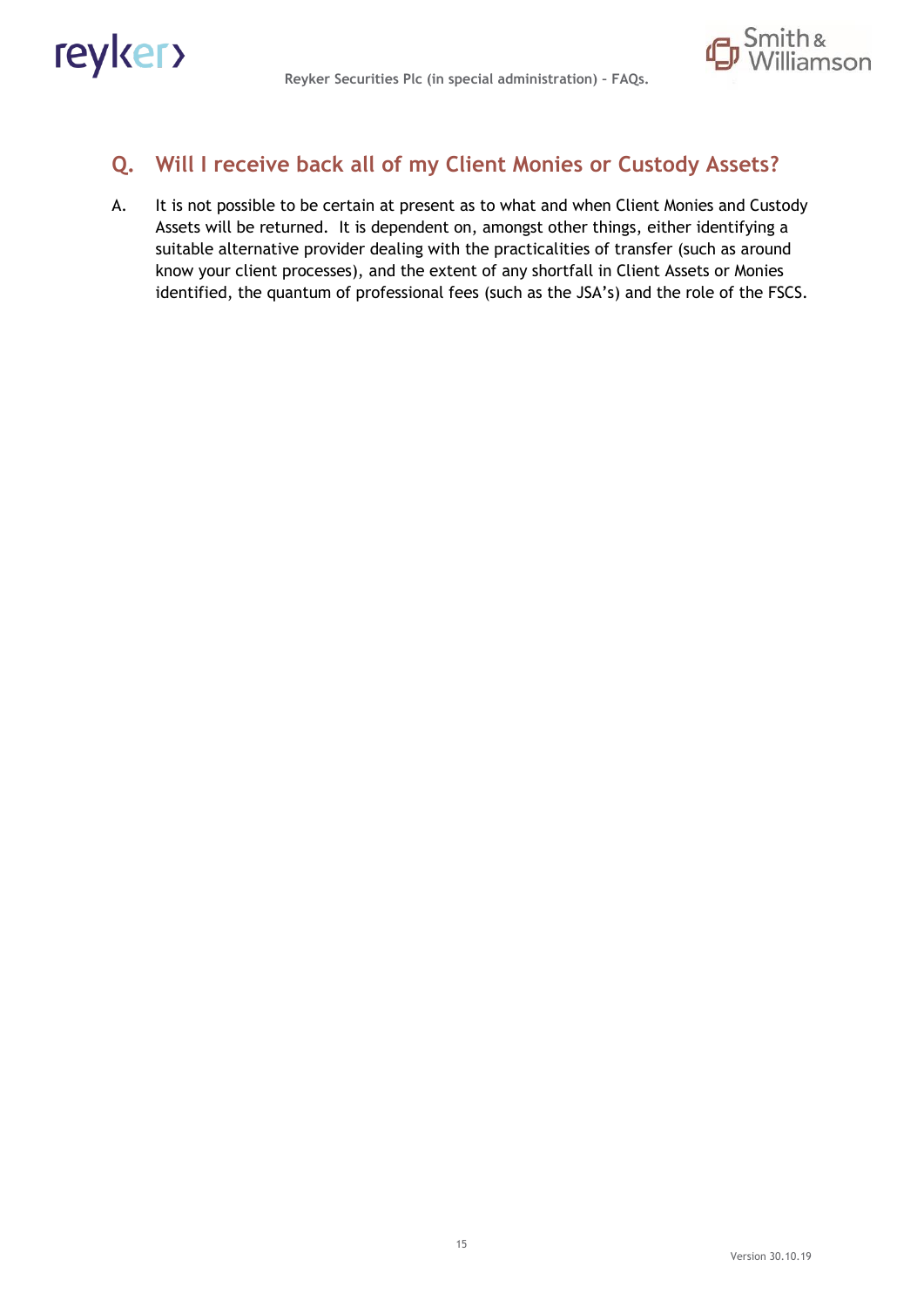

#### **4. CLAIMING FOR COMPENSATION FROM THE FSCS**

As noted above the [FSCS](#page-20-10) protects consumers when an eligible authorised firm, such as Reyker, fails.

Clients of Reyker may be eligible for compensation from the FSCS and such compensation may meet some or all of the costs of the [Special Administration](#page-20-3) which are deducted from Custody [Assets](#page-20-1) and/or [Client Monies](#page-20-0) as appropriate. It is always subject to the £85,000 per client cap.

Where a Client accepts a compensation payment from the FSCS the Client will be asked to transfer its legal rights against Reyker to the FSCS, and the FSCS will then pursue recoveries against Reyker.

If your claim for compensation from the FSCS is rejected, or you choose not to accept compensation from the FSCS, you will be entitled to continue to claim in your own right in the claims process for all amounts due to you.

Further information about the FSCS can be found at:

[www.fscs.org.uk/what-we-cover/](http://www.fscs.org.uk/what-we-cover/investments/strand-capital-limited)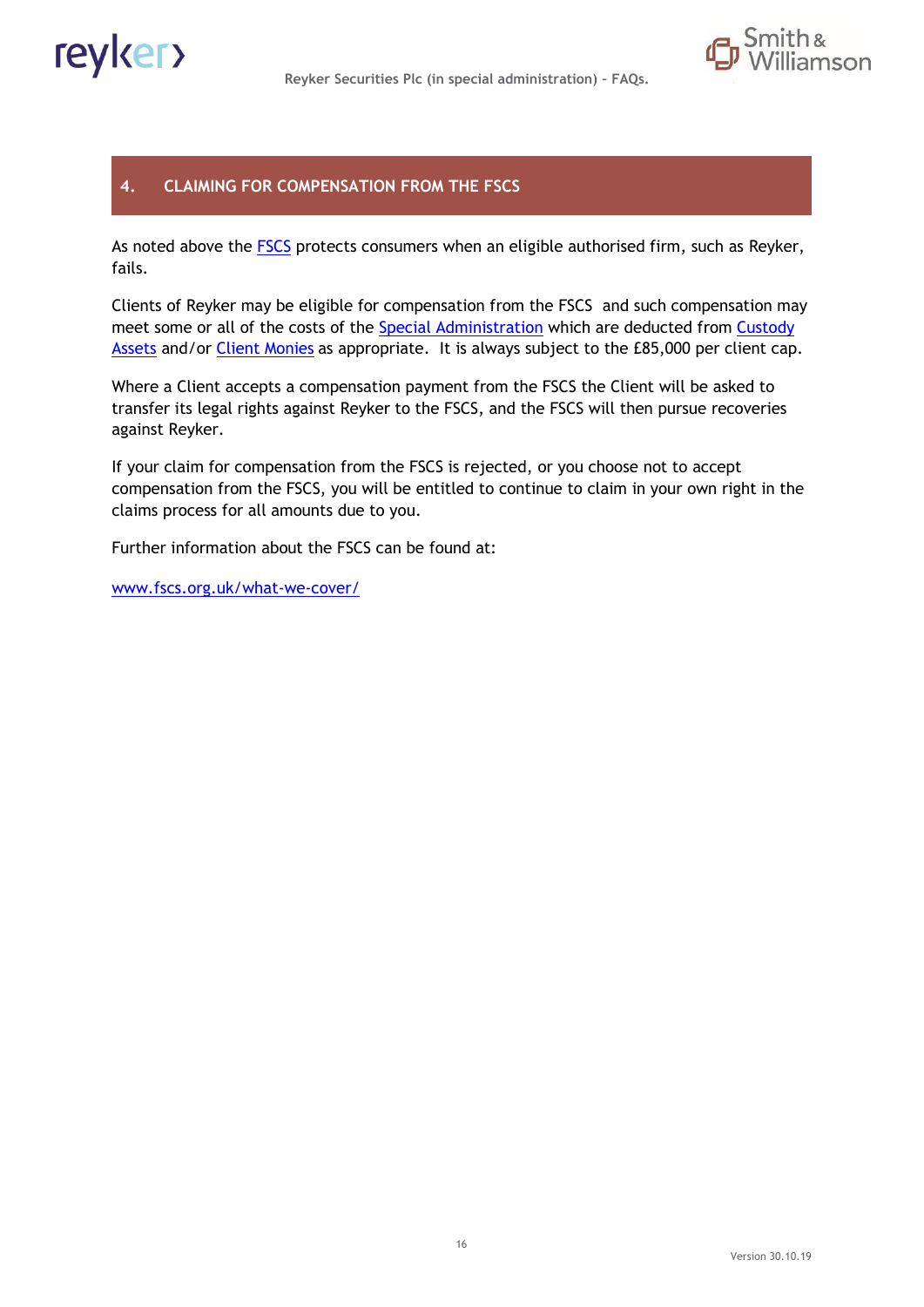

#### **5. CLAIMS MANAGEMENT COMPANIES**

There is a possibility that because of Reyker's Special Administration, you will be contacted by claims management companies purporting to be able to expedite the return of Client Monies and/or Custody Assets.

For a significant proportion of Clients of Reyker, it is likely that there will be no benefit in involving a third party in reclaiming your assets as the FSCS have a clearly defined and easy to follow process.

You should be aware that claims management companies are likely to charge a fee for their involvement. Therefore, there is the prospect that such fees would diminish the ultimate recovery a client receives than would otherwise be the case. However, the ultimate choice (of whether to use such a company) remains with Clients, and we do not offer advice in this regard.

Should you have any concerns in respect of the above, please refer to the Financial Services Compensation Schemes guidance on claim management companies which can be found at [www.fscs.org.uk/your-claim/claim-management-companies.](http://www.fscs.org.uk/your-claim/claim-management-companies)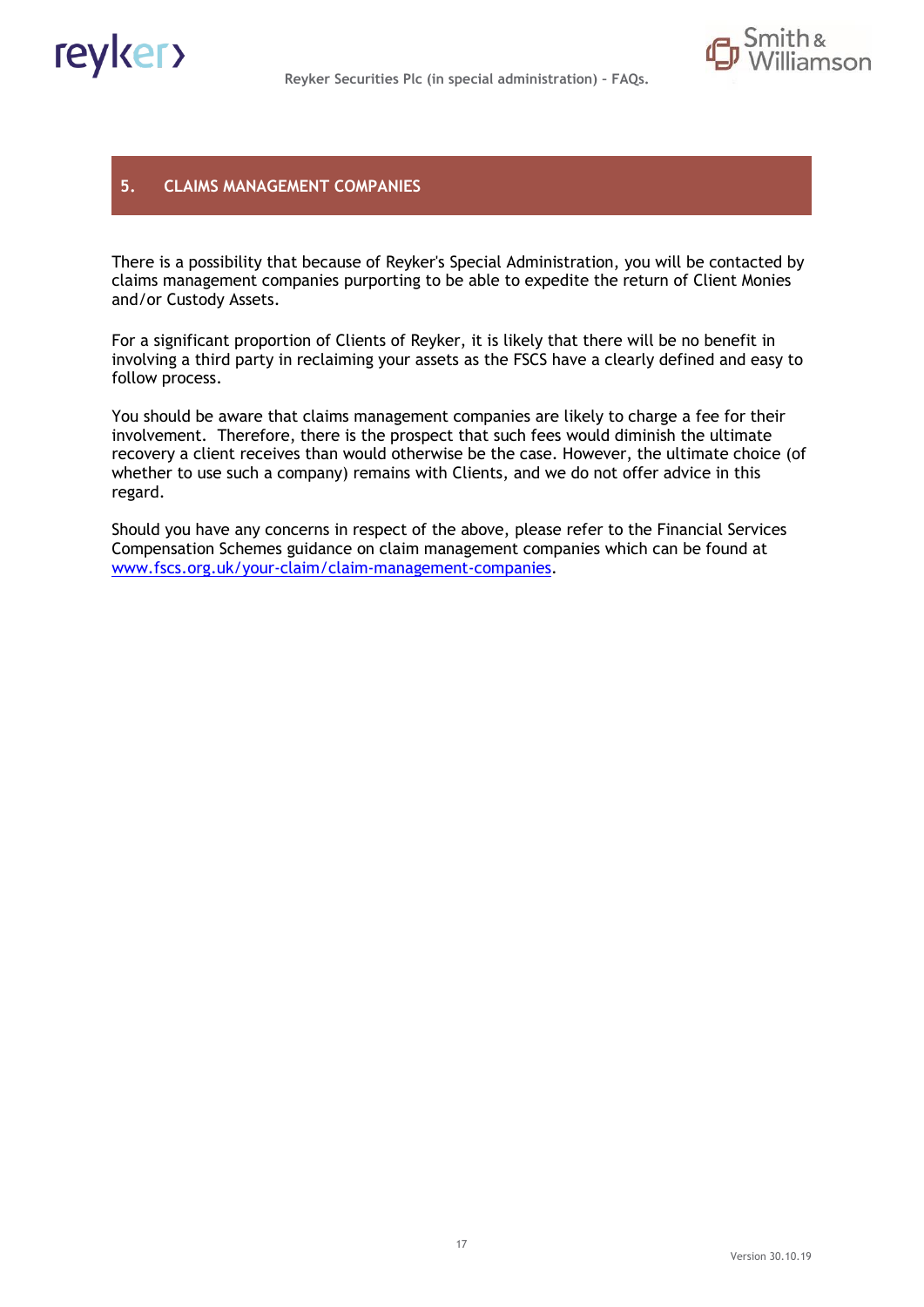

### **6. SCAMS**

All clients should remain alert to the possibility of fraud. At this stage Reyker, Smith & Williamson LLP, the JSAs or the FSCS will not be calling you directly. If you are cold called by someone claiming to be from Reyker, Smith & Williamson LLP please end the call.

Updates will be provided to you in writing and uploaded Reyker website.

#### **SCAMS - stopping fraud**

Where financial firms enter administration, fraudsters may sometimes approach investors claiming to be able to recover their investment in return for an advance fee. Sometimes the fraudsters claim to be from the company or the administrators' office. You should be wary of any unexpected call, email or other contact which asks you for money in this manner. FCA guidelines are available at

[www.fca.org.uk/consumers/protect-yourself-scams](http://www.fca.org.uk/consumers/protect-yourself-scams)

#### **Clone websites - beware**

Please note that the Reyker website is  $www.reyker.com/$ , and the only website currently on which the JSAs will be posting updates and relevant information. Should this position change we will notify parties accordingly.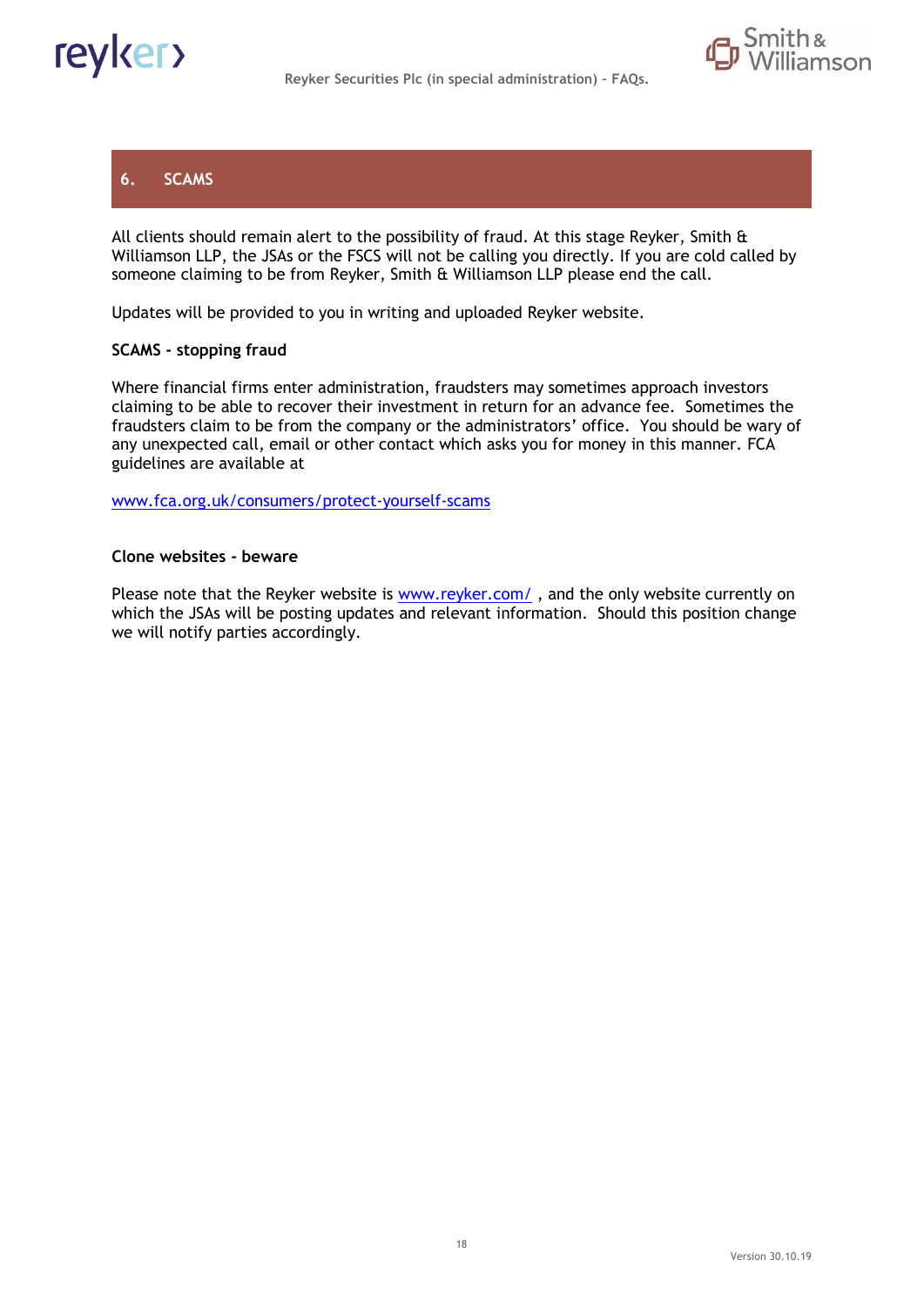

**7. SPECIFIC QUERIES IF YOU ARE A SUPPLIER OF REYKER**

# **Q. I am a supplier of Reyker, what should I do?**

A. The JSAs will write to you in due course regarding outstanding balances and any ongoing supply required. The continued provision of essential supplies (broadly defined) is a key requirement in the Regulations.

# **Q. I am a creditor of Reyker, what should I do regarding outstanding balances due to me?**

A. The JSAs will write to you in due course regarding outstanding balances. However, you are welcome to write to us, giving details of your claim with supporting paperwork, by writing to us at the address details at the end of this document.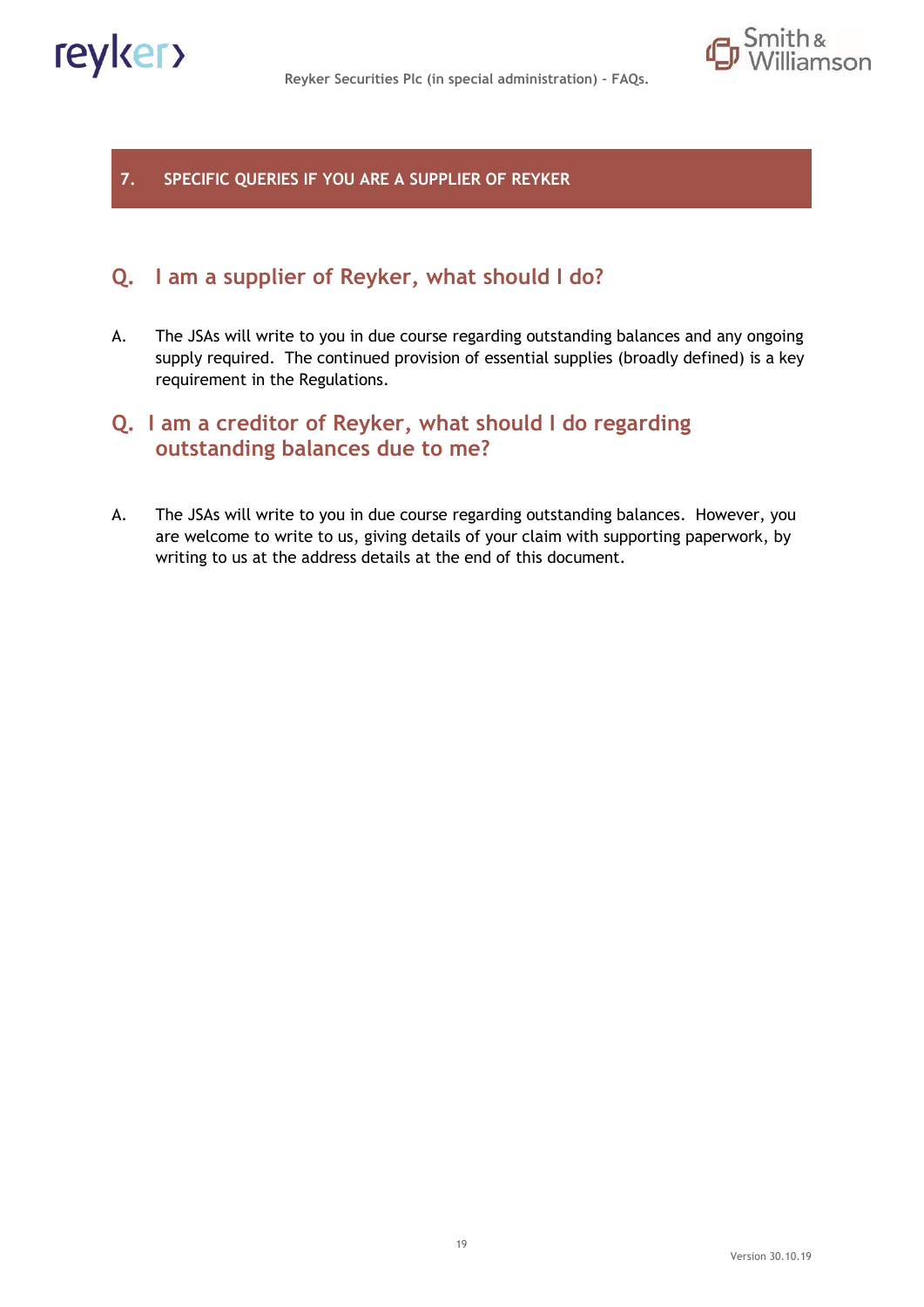



## **8. CONTACT DETAILS**

| Website:  | www.reyker.com/                                                                                                                                                                           |
|-----------|-------------------------------------------------------------------------------------------------------------------------------------------------------------------------------------------|
| email:    | clientservices@reyker.com                                                                                                                                                                 |
| Helpline: | 0800 048 9512                                                                                                                                                                             |
|           | Given the volume of calls, you may not be able to get through<br>immediately. We apologise for this and request that you keep trying<br>or visit the website for assistance with queries. |
| Post:     | Reyker Securities Plc (in Special Administration), c/o Smith &<br>Williamson LLP, 25 Moorgate, London EC2R 6AY                                                                            |

The JSAs will provide further updates once in a position to do so and therefore request you continue to monitor the website. Please note that due to the volume of queries being received, the JSAs will only be responding via website updates at this time and not to individual email queries.

The affairs, business and property of the Company are being managed by the special administrators Mark Christopher Ford, Adam Henry Stephens and Henry Anthony Shinners of Smith & Williamson LLP who act as agents of the Company and without personal liability. Mark Christopher Ford, Adam Henry Stephens and Henry Anthony Shinners are licensed as insolvency practitioners in the UK by the Institute of Chartered Accountants in England and Wales.

Reyker Securities Plc was authorised and regulated by the Financial Conduct Authority, reference number: 115308. Registered in England, Company number: 01747595. Registered Office: 17 Moorgate, London, EC2R 6AR

The Fair Processing Notice in relation to the General Data Protection Regulation can be accessed at<http://smithandwilliamson.com/rrsgdpr> Should you wish to be supplied with a hard copy, free of charge, please contact the special administrators at [Reyker.Securities@smithandwilliamson.com.](mailto:Reyker.Securities@smithandwilliamson.com)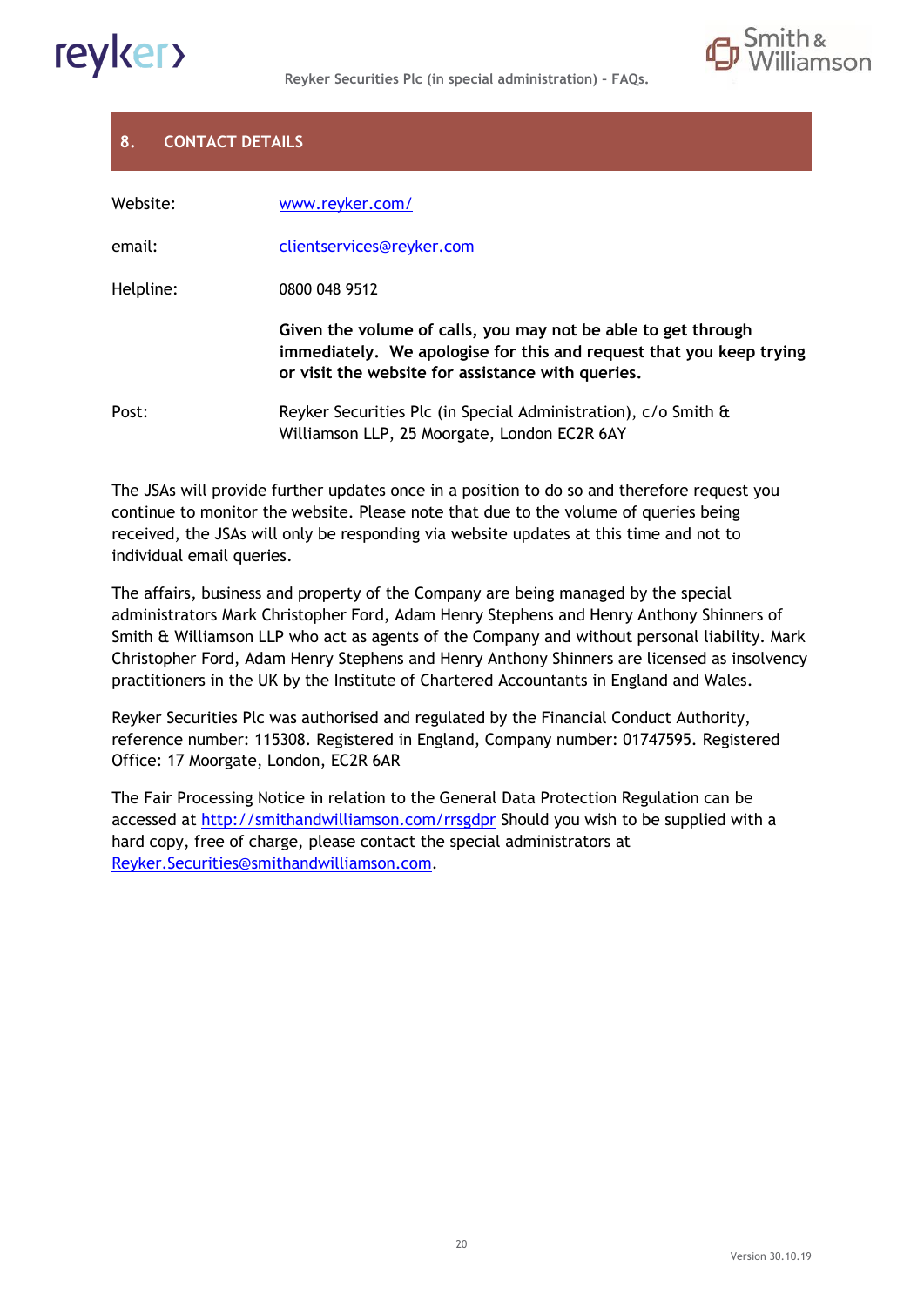<span id="page-20-3"></span>



#### **9. GLOSSARY OF TERMS**

<span id="page-20-10"></span><span id="page-20-9"></span><span id="page-20-8"></span><span id="page-20-7"></span><span id="page-20-6"></span><span id="page-20-5"></span><span id="page-20-4"></span><span id="page-20-2"></span><span id="page-20-1"></span><span id="page-20-0"></span>

| Client                | A Client is anyone for whom Reyker held investments or Monies at<br>the date of the Special Administration. The Client may be the SIPP<br>provider or pension scheme that managed investments on behalf of<br>a number of underlying individuals.          |
|-----------------------|------------------------------------------------------------------------------------------------------------------------------------------------------------------------------------------------------------------------------------------------------------|
| <b>Client Assets</b>  | Client Monies and Custody Assets held by Reyker for its Clients.                                                                                                                                                                                           |
| <b>Client Monies</b>  | Client Monies are the cash balance held by Reyker pursuant to the<br>FCA's client money rules for Clients. The total Client Monies held<br>at the date of the Special Administration form the CMP.                                                         |
| <b>CMP</b>            | The Client Monies Pool is a notional pool comprising the total Client<br>Monies held by Reyker in any account at the date of the Special<br>Administration.                                                                                                |
| <b>Custody Assets</b> | Custody Assets are investments held in financial instruments, such<br>as bonds or shares.                                                                                                                                                                  |
| <b>FCA</b>            | Financial Conduct Authority is the regulatory body having oversight<br>of Reyker and its business offering financial services.                                                                                                                             |
| <b>FSCS</b>           | Financial Services Compensation Scheme is the UK's compensation<br>scheme for customers of authorised financial services firms.                                                                                                                            |
| IFA                   | Independent Financial Advisors are professionals who offer<br>independent advice on financial matters to their clients and can<br>recommend financial products.                                                                                            |
| <b>ISA</b>            | An Individual Savings Account is a class of retail investment<br>arrangements available to residents in the UK. It qualifies for<br>favorable tax status.                                                                                                  |
| <b>JSAs</b>           | The Joint Special Administrators were appointed by the Court on 8<br>October 2019. They are Mark Ford, Adam Stephens and Henry<br>Shinners of Smith & Williamson LLP.                                                                                      |
| <b>JSAs Proposals</b> | Following their appointment, the JSAs issue a report which outlined<br>their Proposals for how the Special Administration of Reyker will be<br>conducted. This report is required by the relevant legal framework<br>governing the Special Administration. |
| <b>SIPP</b>           | Self Invested Pension Plan which enables the holder to choose and<br>manage the investments made. In many instances, individuals held<br>SIPPs in Reyker via a SIPP provider.                                                                              |